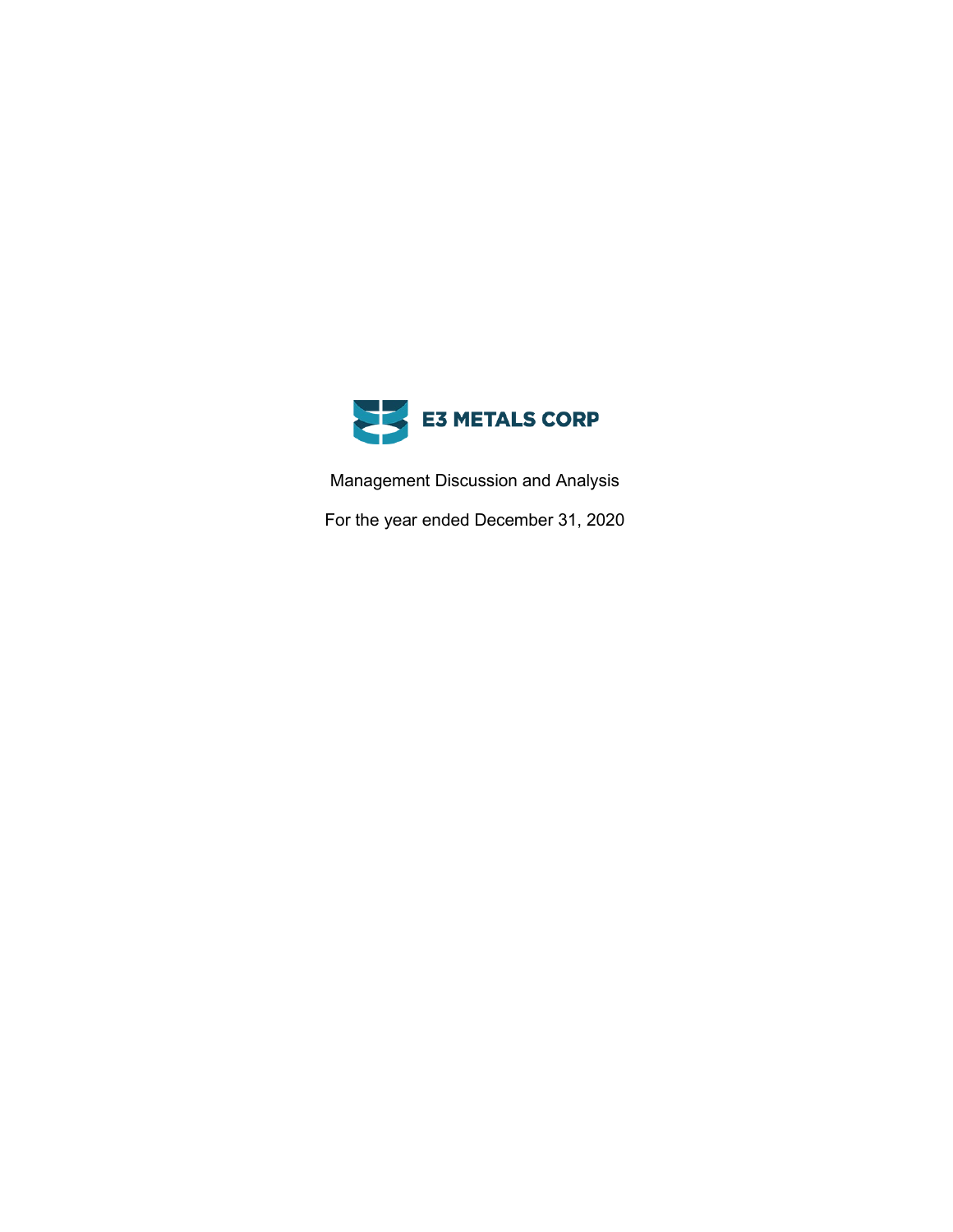

This Management Discussion and Analysis ("MD&A") of E3 Metals Corp. (the "Company" or "E3 Metals") provides a summary of the activities, results of operations and financial condition of the Company as at and for the years ended December 31, 2020 and 2019. The MD&A has been prepared by management as of April 20, 2021, and should be read together with the audited consolidated financial statements for the years ended December 31, 2020 and 2019 and related notes thereto, which are prepared in accordance with International Financial Reporting Standards ("IFRS"). All amounts are stated in Canadian Dollars unless otherwise indicated.

E3 Metals is a resource company with mineral properties in Alberta that is currently focused on technology development for lithium extraction from Alberta brines contained in its mineral properties. The Company's shares trade on the TSX Venture Exchange (the "Exchange") under the trading symbol "ETMC".

### **Forward-looking statements**

These forward-looking statements are based on current expectations and various estimates, factors and assumptions, and involve known and unknown risks, uncertainties and other factors. All statements, other than statements of historical fact, included herein, including without limitation, statements about the Company's ability to effectively implement its planned exploration programs; unexpected events and delays in the course of its exploration and drilling programs; the ability of the Company to raise the capital necessary to conduct its planned exploration programs and to continue exploration on its properties; the failure to discover any significant amounts of lithium or other minerals on any of the Company's properties; the fact that the Company's properties are in the exploration stage and exploration and development of mineral properties involves a high degree of risk and few properties which are explored are ultimately developed into producing mineral properties; the fact that the mineral industry is highly competitive and E3 Metals will be competing against competitors that may be larger and better capitalized, have access to more efficient technology, and have access to reserves of minerals that are cheaper to extract and process; the fluctuations in the price of minerals and the future prices of minerals; the fact that if the price of minerals deceases significantly, any minerals discovered on any of the Company's properties may become uneconomical to extract; the continued demand for minerals and lithium; the fact that resource figures for minerals are estimates only and no assurances can be given than any estimated levels of minerals will actually be produced; governmental regulation of mining activities and oil and gas in Alberta and elsewhere, including regulations relating to prices, taxes, royalties, land tenure, land use, importing and exporting of minerals and environmental protection; environmental regulation, which mandate, among other things, the maintenance of air and water quality standards and land reclamation, limitations on the general, transportation, storage and disposal of solid and hazardous waste; environmental hazards which may exist on the properties which are unknown to E3 Metals at present and which have been caused by previous or existing owners or operators of the properties; reclamation costs which are uncertain; the fact that commercial quantities of minerals may not be discovered on current properties or other future properties and even if commercial quantities of minerals are discovered, that such properties can be brought to a stage where such mineral resources can profitably be produced there from; the failure of plant or equipment processes to operate as anticipated; the inability to obtain the necessary approvals for the further exploration and development of all or any of the Company's properties; risks inherent in the mineral exploration and development business; the uncertainty of the requirements demanded by environmental agencies; the Company's ability to hire and retain qualified employees and consultants necessary for the exploration and development of any of E3 Metals' properties and for the operation of its business; and other risks related to mining activities that are beyond the Company's control.

Forward-looking statements contained herein are made as of the date of this MD&A, and the Company disclaims any obligation to update any forward-looking statements, except as required by law, whether as a result of new information, future events or results or otherwise. There can be no assurance that forward-looking statements will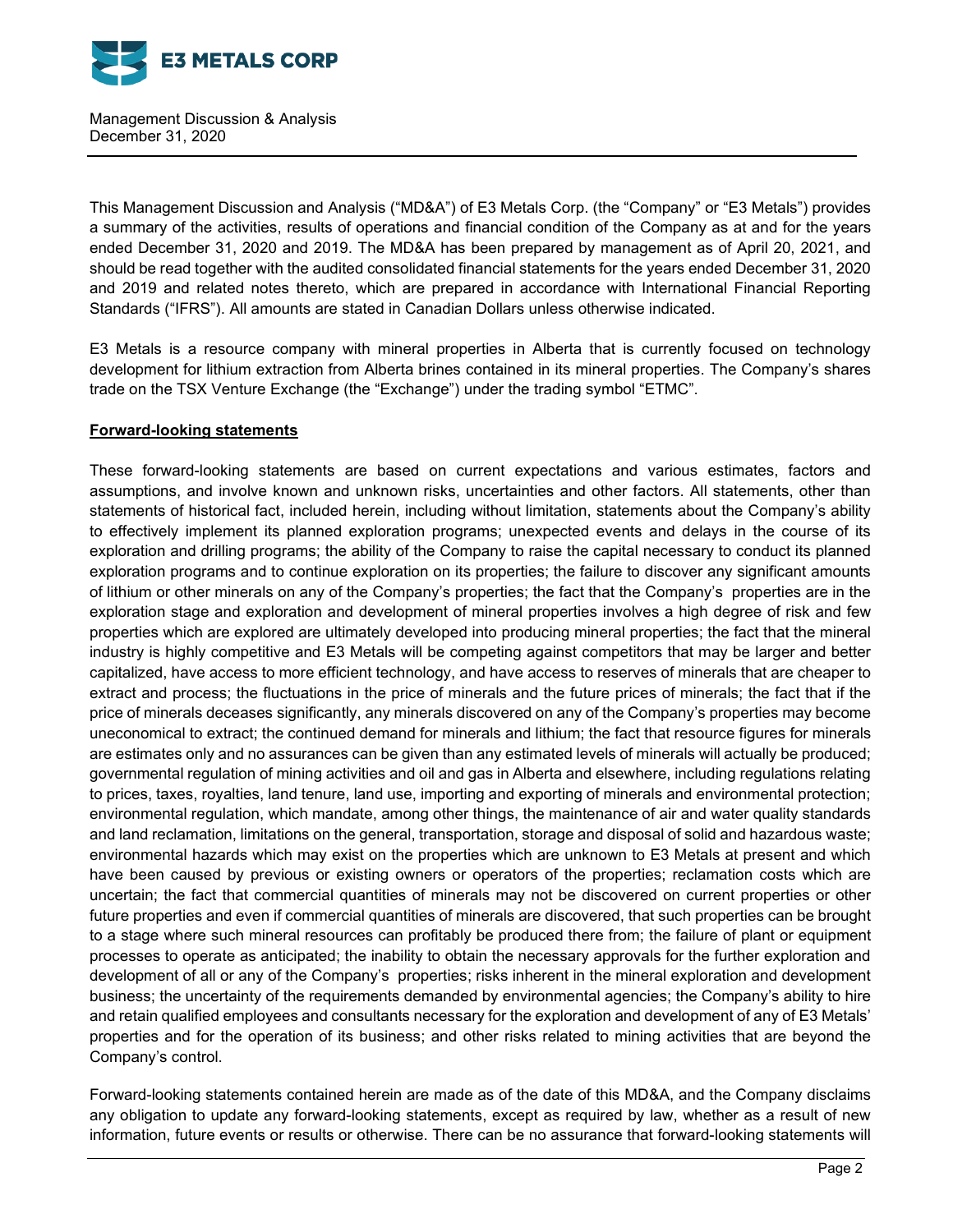

prove to be accurate, as actual results and future events could differ materially from those anticipated in such statements. Accordingly, readers should not place undue reliance on forward-looking statements.

## **Corporate Summary**

The Company was incorporated on August 19, 1998 under the laws of British Columbia. The Company is presently a "Venture Issuer", as defined in NI 51-102.

The Company has a wholly-owned Canadian subsidiary, 0904254 BC Ltd. ("0904254 BC"), incorporated on March 1, 2011, and a Mexican subsidiary, Mexigold Resources SA de CV ("MAU Mexico"), incorporated on March 4, 2011, whereby the Company owns 99% and 0904254 BC owns 1% of MAU Mexico. The Canadian subsidiary were dissolved in 2019.

Effective July 9, 2015, the Company's listing was transferred to the NEX board of the Exchange in accordance with TSX-V Policy 2.5 as the Company was not able to maintain the requirements for a TSX-V Tier 2 company. The Company was listed on NEX under the symbol SAV.H.

On August 22, 2016, the Company changed its name from Mexigold Corp. to Savannah Gold Corp. and its stock symbol from MAU.H to SAV.H. The Company also consolidated its share capital on a ratio of one new postconsolidated common share for every two old pre-consolidated common shares.

Effective March 3, 2017, the Company consolidated its share capital on a ratio of five old common shares for every one new post-consolidated share. On completion of the consolidation, the Company had 3,046,021 issued and outstanding common shares.

On May 30, 2017, the Company completed a Fundamental Acquisition (as that term is defined in the policies of the Exchange) (the "Transaction") with 1975293 Alberta Ltd.("Alberta Co"), whereby all outstanding securities of Alberta Co. have been exchanged for securities of the Company pursuant to a Definitive Share Exchange Agreement dated May 8, 2017. The Company changed its name to E3 Metals Corp. and upgraded its listing to Tier 2 of the Exchange subsequent to the closing of the Transaction.

As part of the Transaction, the Company paid Alberta Co. \$150,000 in cash to settle its outstanding debt owed to Revere Development Corp., issued a total of 6,000,000 common shares of the Company (the "Escrow Shares") and 600,000 share purchase warrants in exchange for all of the issued and outstanding shares and share purchase warrants of Alberta Co. On May 30, 2020, the last of the Escrow Share were released and are now free-trading shares.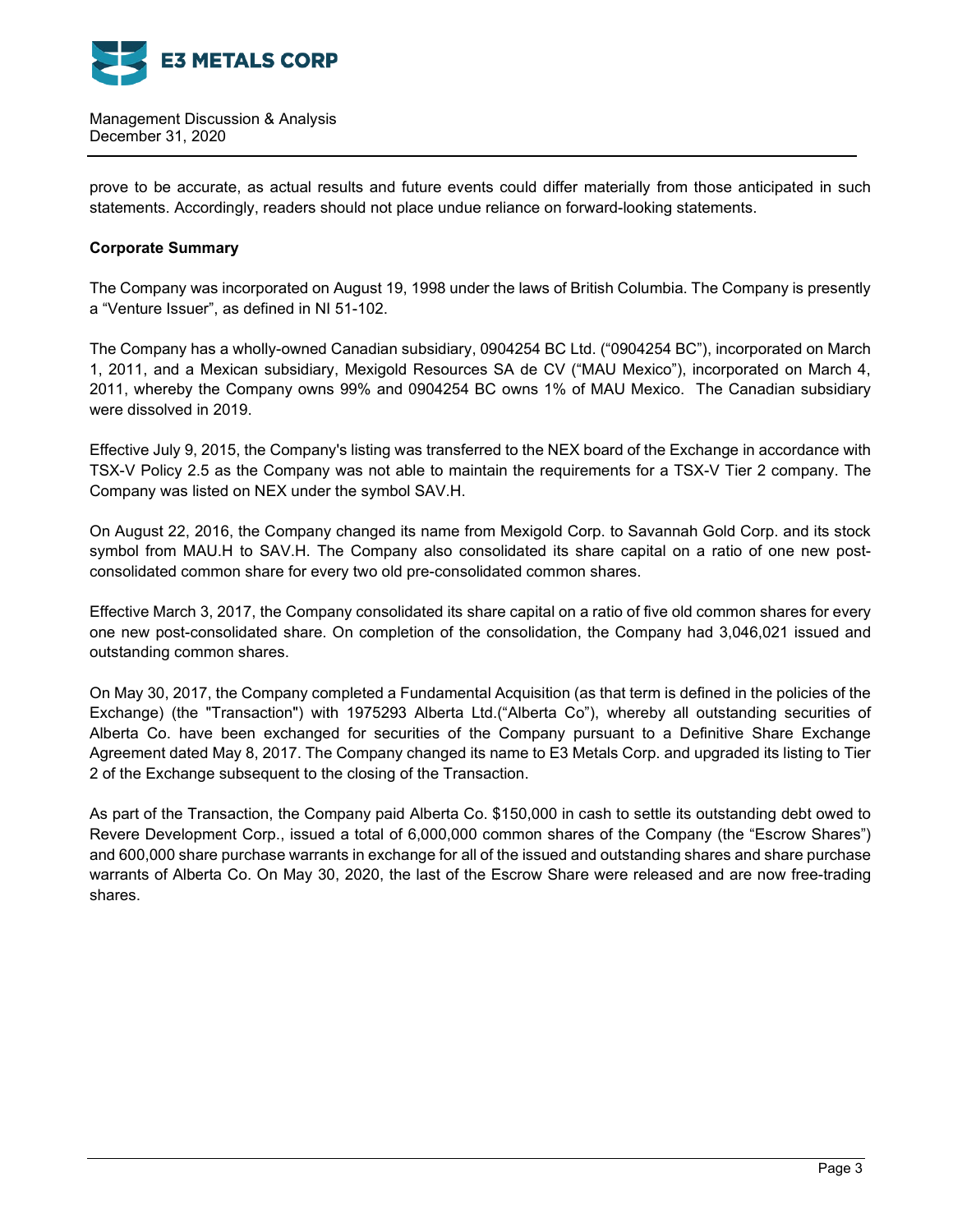

## **Alberta Lithium Project**

The Alberta Lithium Project is a lithium brine project being developed on the backbone of the oil and gas industry in Alberta, Canada. Development and eventual construction aimed for this project differs very little in practice from the oil and gas industry as it involves much of the same types of infrastructure and know-how already well established locally. The social licence is therefore well established, and E3 Metals anticipates being permitted under the same governing body.

Utilizing its proprietary Direct Lithium Extraction ("DLE") Ion-Exchange Technology, the Company is developing a new source of lithium that can be extracted from brine water reservoirs underlying oil and gas fields in Alberta. E3 Metals' goal is the develop a process for the commercial production of high purity lithium products fed directly into lithium-ion batteries for the growing electrification revolution, thus capitalizing on the projected significant increases in demand for these products.

As of Dec 31, 2020, the Company's mineral properties are comprised of 80 Mine and Mineral ("MIM") Permits, which includes the rights for lithium, totaling 570,358 hectares (5,703 square kilometres) that can be further subdivided into six separate sub-properties, or groups of contiguous permits:

- Clearwater Sub-Property: 21 contiguous permits totaling 136,981 hectares;
- Exshaw Sub-Property: 18 contiguous permits totaling 142,285 hectares;
- Rocky Sub-Property: 24 contiguous permits totaling 174,371 hectares;
- Sunbreaker Sub-Property: 2 contiguous permits totaling 15,678 hectares;
- Drumheller Sub-Property: 8 contiguous permits totaling 55,511 hectares; and
- Meadowbrook-Rimbey: 7 contiguous permits totaling 45,532 hectares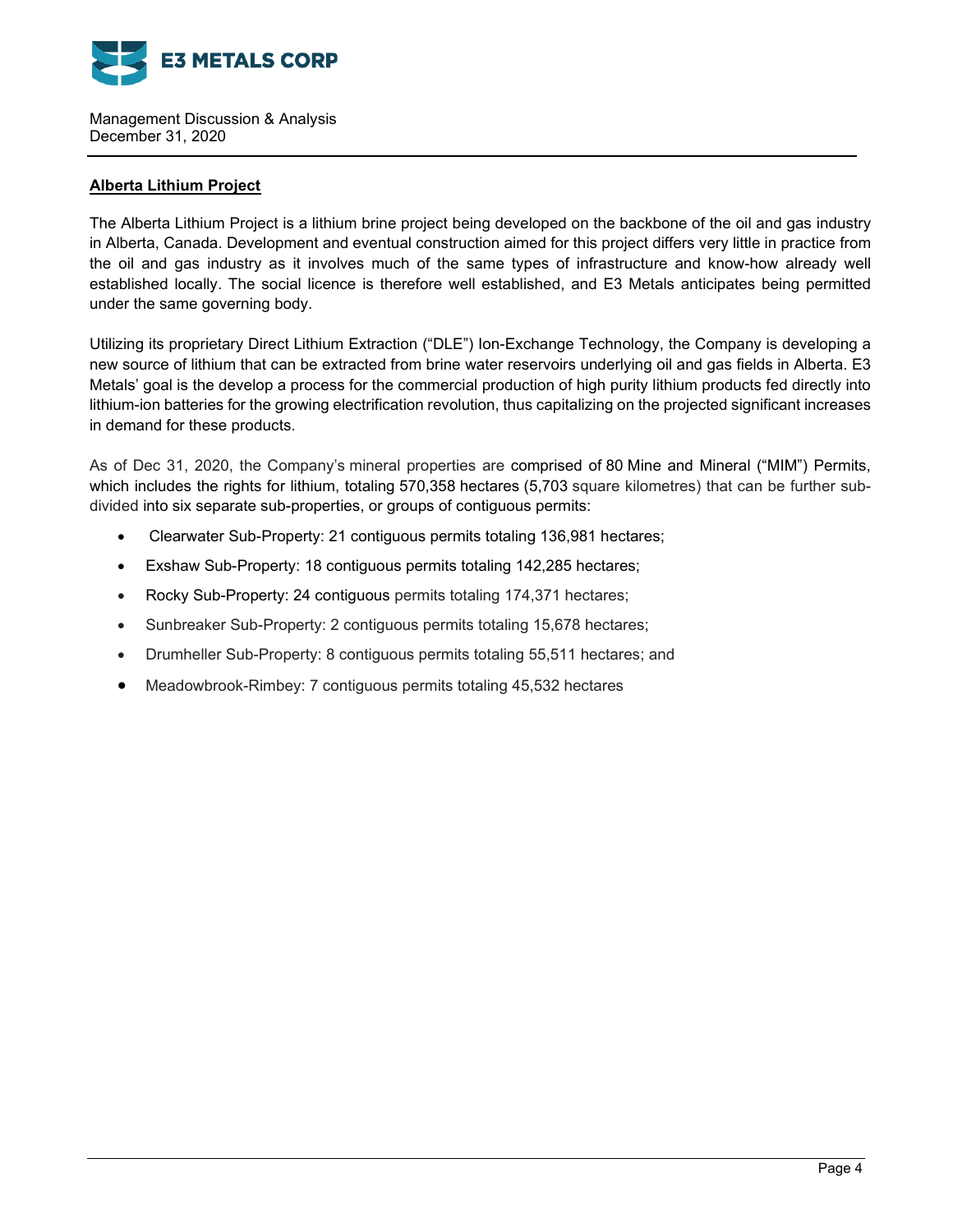



A map of outlining the approximate locations of the major permit areas is shown below: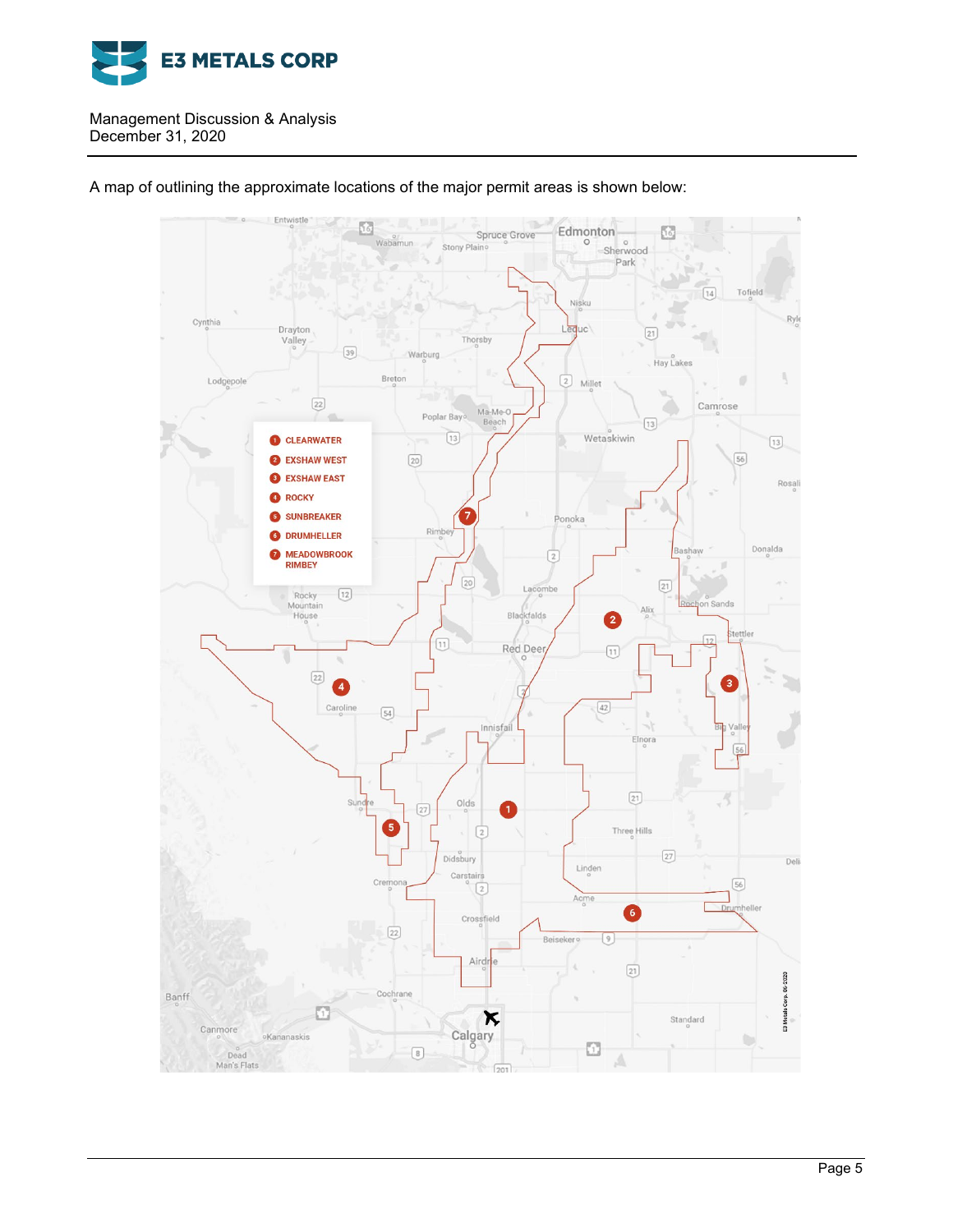

As part of the acquisition of the Central Clearwater MIM permits, the Company signed a Royalty Agreement pursuant to which it has agreed to pay to the royalty owner a perpetual production royalty equal to 2.25% (the "Royalty") of the gross proceeds from all products that are extracted from seven specific Clearwater MIM permits.

On September 24, 2020, the Company entered into an extension agreement on the option to purchase all or a portion of the royalty. The agreement provided for amendments to the terms of the royalty purchase option for which the Company paid consideration of \$20,000. The Company has the right, on or before September 30, 2022, to purchase some or all of the royalty at a price of:

- \$800,000 for the entire 2.25% of the Royalty, or
- \$100,000 for each 0.25% of the Royalty, provided that the maximum amount to purchase the entire 2.25% of the Royalty will be \$800,000.

The five project areas were specifically selected, and were of the first to be staked in the region due to their ability to deliver the large volumes of water. Historical lithium concentrations in the region range as high as 135mg/L within the Leduc reservoir. Ease of on-the-ground access in combination with the large amount of existing infrastructure and well data associated with the production of oil and gas is the reason E3 Metals has focused its efforts in the region. Combining this with the Company's DLE processing technology, the company plans on developing the first commercial lithium production in Alberta.

# **Inferred Mineral Resource Estimates**

In 2017, the Company completed two National Instrument 43-101 inferred mineral resource estimates of a combined 2.83 million tonnes of LCE. This includes the Central Clearwater Resource Area: 4,617,079,087 cubic metres (4.6 cubic kilometres) of brine formation water at an average grade of 77.4 milligrams per litre for 1.9Mt of lithium carbonate equivalent ("LCE"). In the North Rocky Resource Area: 3,312,431,608 cubic meters (3.3 cubic kilometers) of brine formation water at an average grade of 52.9 milligrams per litre for 0.93Mt of LCE. Elemental lithium is converted to lithium carbonate by multiplying by 5.323, typically referred to as lithium carbonate equivalent ("LCE"). As part of the PEA, outlined below, the Central Clearwater Resource was expanded to 2.2Mt LCE.

In May 2018, the Company completed a third National Instrument 43-101 inferred mineral resource estimate of 3.9 million tonnes ("Mt") LCE in the Exshaw West resource area. The magnitude of this new resource area, in addition to the North Rocky and Central Clearwater resource areas, demonstrates the project's significant lithium production potential.

E3 Metals total combined inferred lithium mineral resources (over covering the Rocky Property, Clearwater Property and Exshaw West Property) is 6.7 Mt LCE and includes covers only approximately 34% of E3 Metals total Alberta Petro-Lithium Project Area.

The Company plans to evaluate the potential to upgrade portions of its inferred resource to measured and indicated in 2021.

The Company's NI 43-101 technical reports for the Central Clearwater, North Rocky and Exshaw West project areas are filed on the Company's SEDAR profile (www.sedar.com) as well as on the Company's website (www.e3metalscorp.com).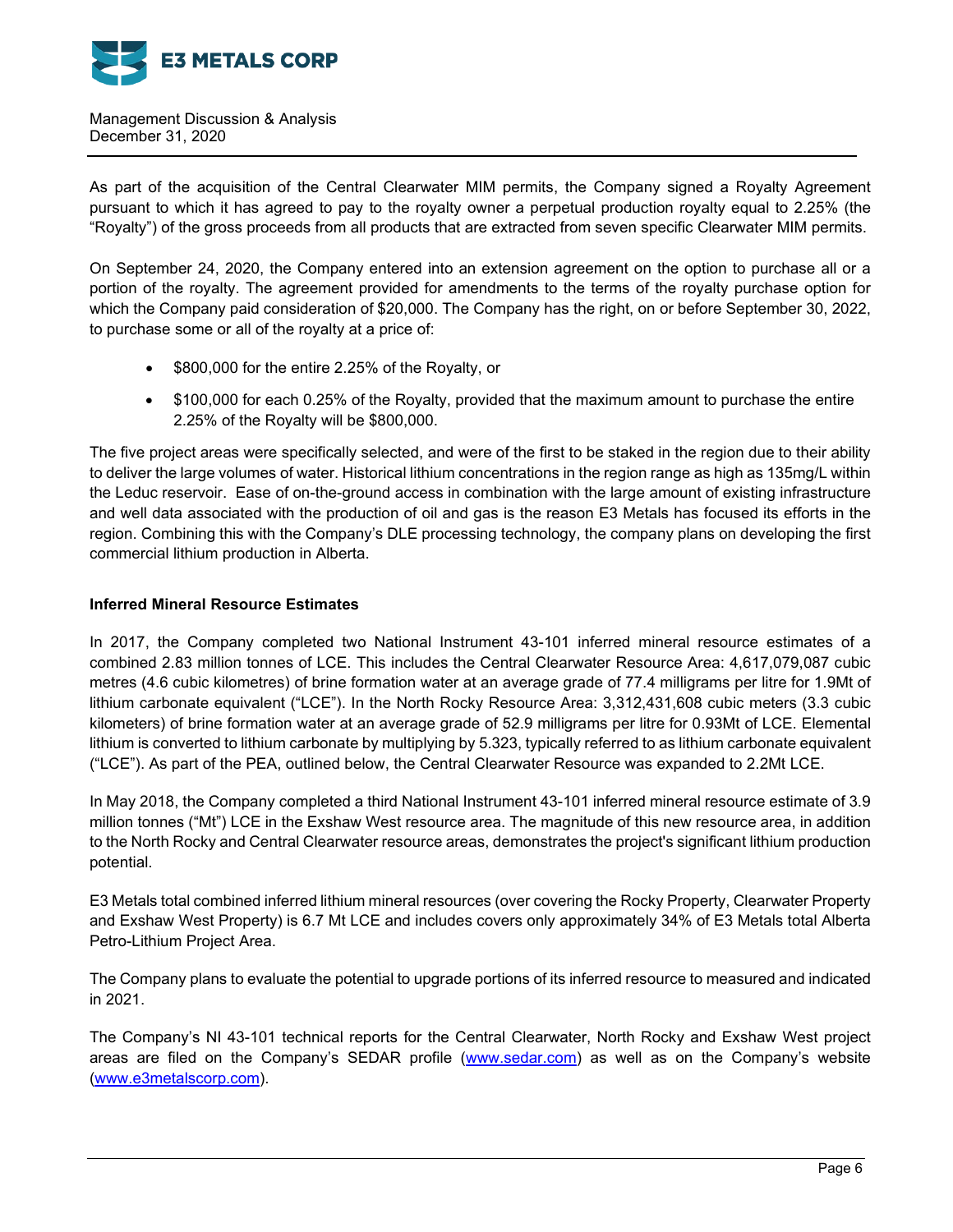

### **Preliminary Economic Assessment**

On November 16, 2020, the Company released the Preliminary Economic Assessment ("PEA") of its 100% owned Clearwater Lithium Project. The PEA outlines the estimated production of 20,000 tonnes per year of battery-quality lithium hydroxide monohydrate ("lithium hydroxide" or "LHM") over a 20-year period. The Company has filed the PEA on SEDAR on December 21, 2020.

The PEA was prepared by Scovan Engineering, NORAM Engineering and Constructors, GLJ Ltd. and Fluid Domains, each being specialists in their field of practice specific to the development of this project. More detail on the contractors is available at the end of this news release. All values reported are in USD unless otherwise noted.

### **Highlights:**

- Pre-tax USD 1.1 Billion NPV at 8% discount rate and IRR of 32%, after-tax USD 820M NPV at 8% and IRR of 27%;
- Total initial CAPEX estimate of USD \$602.0 Million inclusive of both direct and indirect capital costs and \$79.8 Million in contingency;
- 20-year project-life producing 20,000 tonnes per year of battery-quality LHM. Over the project-life, a total of 400,000 tonnes of LHM is contemplated being produced from the Clearwater Resource, leaving room for expansion across the Clearwater Resource Area and in E3 Metals' adjacent Exshaw and Rocky Resource Areas; and
- All-in operating costs of USD \$3,656 per tonne LHM, USD \$73.2 Million annually, including all direct and indirect costs.

### **Preliminary Economic Assessment Results**

|                                                   | <b>Units</b>    | <b>Values</b> |
|---------------------------------------------------|-----------------|---------------|
| Production                                        | tonnes/year LHM | 20,000        |
| <b>Project Life</b>                               | Years           | 20            |
| Total Capital Cost (CAPEX)                        | <b>MUSD</b>     | \$710.7       |
| <b>Total Initial Capital</b>                      | <b>MUSD</b>     | \$602.0       |
| Average Annual Operating Costs (OPEX)             | M USD/year      | \$73.2        |
| Average Selling Price (LHM)                       | USD/tonne LHM   | \$14,079      |
| <b>Average Annual EBITDA</b>                      | <b>MUSD</b>     | \$208.6       |
| Pre-Tax Net Present Value ("NPV") (8% discount)   | <b>MUSD</b>     | \$1,123.1     |
| After-Tax Net Present Value ("NPV") (8% discount) | <b>MUSD</b>     | \$819.9       |
| <b>Cash Operating Costs</b>                       | USD/tonne LHM   | \$3,656       |
| Pre-Tax Internal Rate of Return ("IRR")           | %               | 32%           |
| After-Tax Internal Rate of Return ("IRR")         | %               | 27%           |
| Payback Period (After-Tax)                        | vears           | 3.4           |

The PEA is preliminary cost estimate and includes inferred mineral resources that are considered too geologically speculative to have the economic considerations applied to them that would enable them to be categorized as mineral reserves. There is no certainty the Clearwater Project outlined by the PEA will be realized. The economic analysis of the PEA is based on the following main assumptions: a) forecast LHM price of USD \$14,079 averaged over the life of the project, b) annual production of 20,000 tonnes per year LHM, c)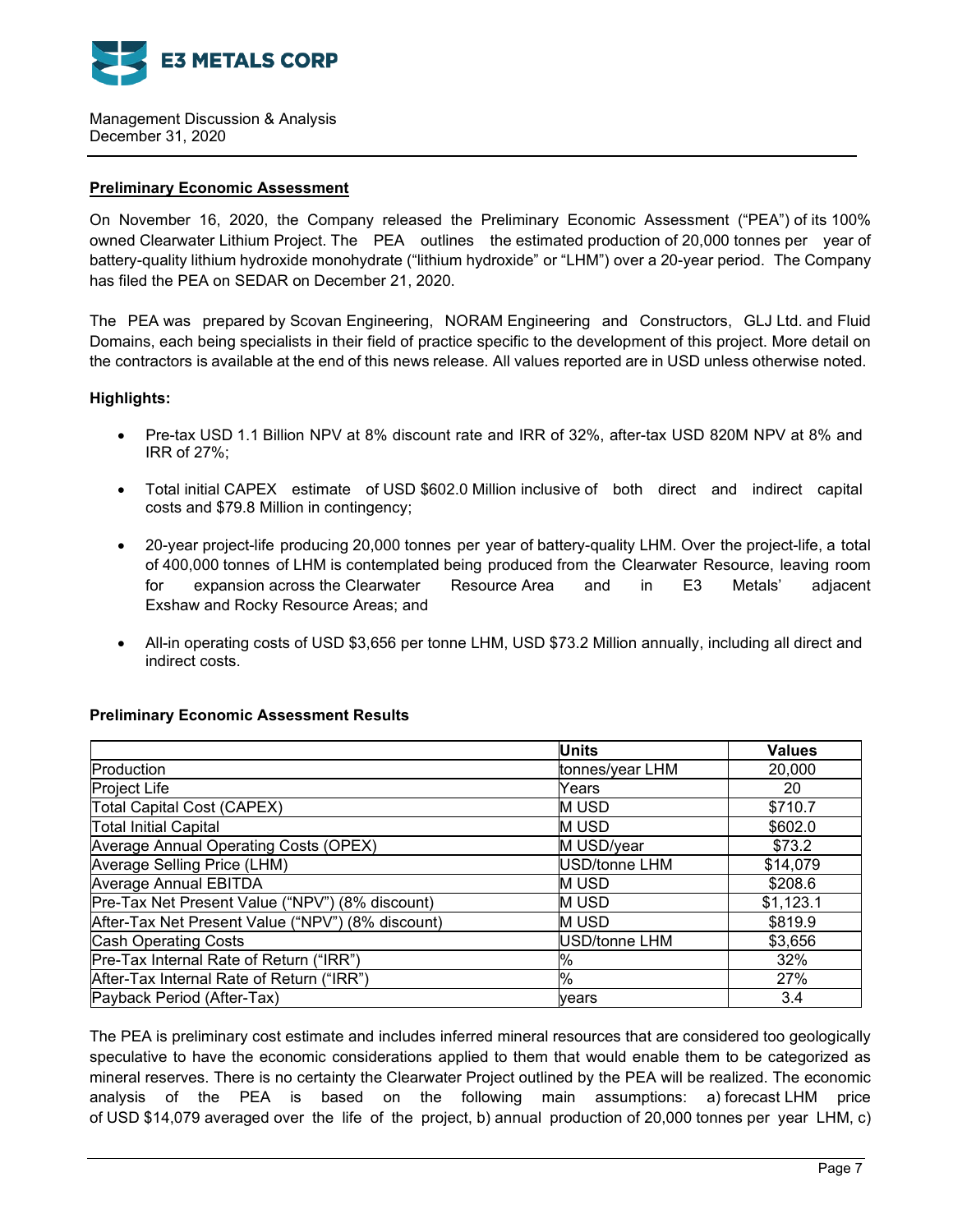

commerciality of E3's DLE technology and, d) estimated operating and capital costs for the project based on the most current data available.

## **Project Development**

The Clearwater Project consists of over 250,000 acres located in south-central Alberta, Canada. The development plan prepared for the PEA includes three main process steps designed to deliver 20,000 tonnes of battery-quality lithium hydroxide monohydrate per year.

- 1. **Brine Production & Pre-Treatment:** Based on the large amount of geological data available from oil and gas operations in the Clearwater Resource Area, it is expected that lithium grade is consistent throughout the Clearwater Resource Area and that a series of wells, drilled specifically for the production of brine, would be capable of delivering 3,300 m¾/day per well. At an average grade of 74.6 mg/L lithium, the project will move just over 128,000 m $\partial$ day of brine, with additional well production capacity in excess of this. As Direct Lithium Extraction (DLE) processing does not evaporate the water contained within the brine, the lithium void brine is returned to the aquifer through a series of injection wells. This re-injection of lithium depleted brine will serve to maintain pressures and brine production rates in the aquifer. The brine production process step also includes pre-treatment for removal of  $H_2S$  from the brine prior for delivery to the Direct Lithium Extraction (DLE) process.
- 2. **Direct Lithium Extraction:** E3 Metals' proprietary Direct Lithium Extraction (DLE) process deploys an ionexchange process that is highly selective for lithium over competing cations in the brine. Results of this technology have been outlined by E3 Metals in previous announcements. This process produces a highly concentrated lithium solution ("Li-IX solution") with a low level of impurities for delivery to the lithium production process.
- 3. **Lithium Production:** There are several stages included in this process step designed to deliver batteryquality lithium hydroxide. The first step includes further concentration of the Li-IX solution, followed by polishing steps to remove the remaining impurities. The solution is then fed into electrolyzers where a highly pure lithium hydroxide solution is formed. From there, the lithium hydroxide solution is crystalized into lithium hydroxide salts. The crystalized lithium hydroxide is then packaged and transported to a nearby rail network where it can be transported to eastern and western shipping ports for international distribution, or south for sale directly into the American market.

| <b>Capital Costs</b>                    | <b>Description</b>                                            | Costs<br>(M USD) |
|-----------------------------------------|---------------------------------------------------------------|------------------|
| <b>Brine Production</b>                 | Wells, pumps and pipelines                                    | \$192.8          |
| <b>Brine Pre-Treatment</b>              | $H2S$ Removal                                                 | \$117.8          |
| DLE Process (Li-IX)                     | Primary extraction of lithium from the brine                  | \$15.6           |
| Lithium Production                      | Concentration, Polishing, Electrolysis and<br>Crystallization | \$160.9          |
| Power, Site, Transport and Labour Costs | Misc. Site and labour costs                                   | \$35.1           |
| Contingency (25%)                       | Applied to direct capital costs                               | \$79.8           |
| Total                                   |                                                               | \$602.0          |
| <b>Sustaining Capital</b>               | Pump replacement, etc                                         | \$108.7          |

### **Capital Costs**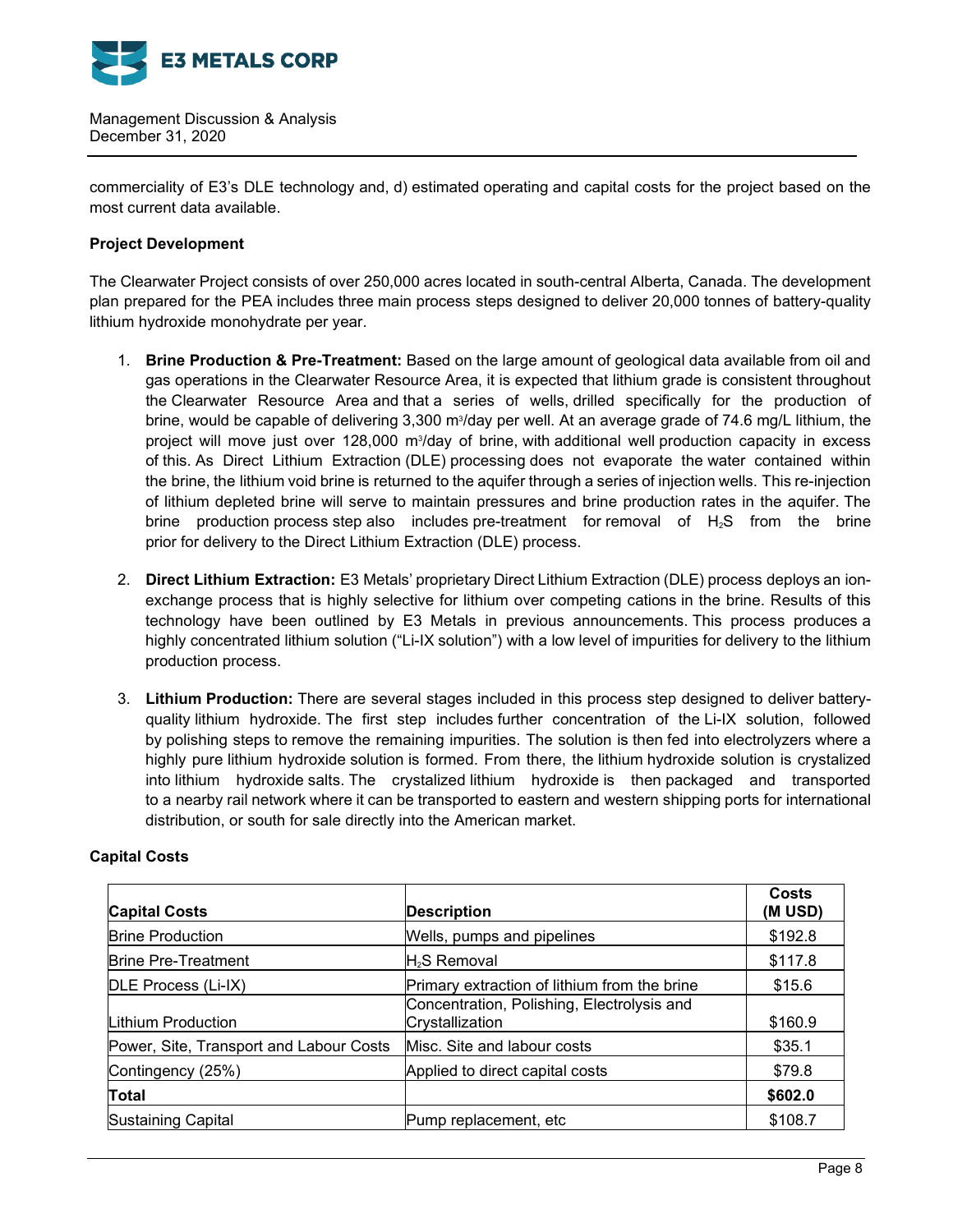

The total initial capital cost of the Project for 20,000 tonnes per year production of LHM is estimated at USD \$602.0 Million, inclusive of direct and indirect costs and contingency. In additional, USD \$108.7 Million of sustaining capital is also estimated, with the majority of this cost associated with the replacement of brine production pumps.

# **Operating Costs**

| <b>Description</b>         | <b>Description</b>                                            | <b>Total Annual</b><br>Costs (M USD) | <b>Cost Per Tonne</b><br>LHM (USD) |
|----------------------------|---------------------------------------------------------------|--------------------------------------|------------------------------------|
| <b>Brine Production</b>    | Well, pumps and pipeline                                      | \$19.1                               | \$954                              |
| <b>Brine Pre-Treatment</b> | $H_2S$ Removal                                                | \$19.9                               | \$993                              |
| DLE Process (Li-IX)        | Primary extraction of lithium from<br>the brine               | \$8.3                                | \$414                              |
| Lithium Production         | Concentration, Polishing,<br>Electrolysis and Crystallization | \$11.3                               | \$564                              |
| Site, Labour and G&A       | Power, Site, Transport, Labour and<br><b>G&amp;A Costs</b>    | \$14.6                               | \$732                              |
| <b>Total</b>               |                                                               | \$73.2                               | \$3,656                            |

A total operating cost of USD \$73.2 Million per year, or USD \$3,656 per tonne LHM, are broken out by each major project step and are inclusive of direct and indirect costs. The majority of the operating costs are associated with reagents required within the system and power consumption.

# **Sensitivity Analysis**

| <b>LHM Price (USD/Tonne)</b> | <b>After-Tax NPV</b><br>(USD Million) | <b>After-Tax IRR</b> |  |
|------------------------------|---------------------------------------|----------------------|--|
| \$12,000                     | \$561.8                               | 21%                  |  |
| \$13,000                     | \$686.2                               | 24%                  |  |
| \$14,079                     | \$819.9                               | 27%                  |  |
| \$15,000                     | \$934.0                               | 29%                  |  |
| \$16,000                     | \$1,058.1                             | 32%                  |  |

### **Mineral Resource Estimation**

The inferred mineral resource estimate for the Clearwater Resource Area has been updated to 410,000 tonnes of elemental lithium, an increase of 14%. Using a conversion factor of 5.323, this equates to 2,200,000 tonnes of lithium carbonate equivalent (LCE). Several factors contributed to the updated estimate, including: 1) an expansion of the resource area by 85 km2 based on additional permits E3 Metals acquired since the initial resource estimate in 2017; 2) new and repeated sampling within the resource area has resulted in an updated average concentration of 74.6 mg/L Li; and 3) updated well network modeling has outlined the ability for the reservoir to produce a larger amount of lithium from brine than was originally envisioned, increasing the production factor from 50% to 80% in some areas.

The resource is classified as inferred because geological evidence is sufficient to imply but not verify geological, grade or quality continuity. It is reasonably expected that the majority of the Inferred Mineral Resource Estimate could be upgraded to Indicated Mineral Reserves with continued exploration.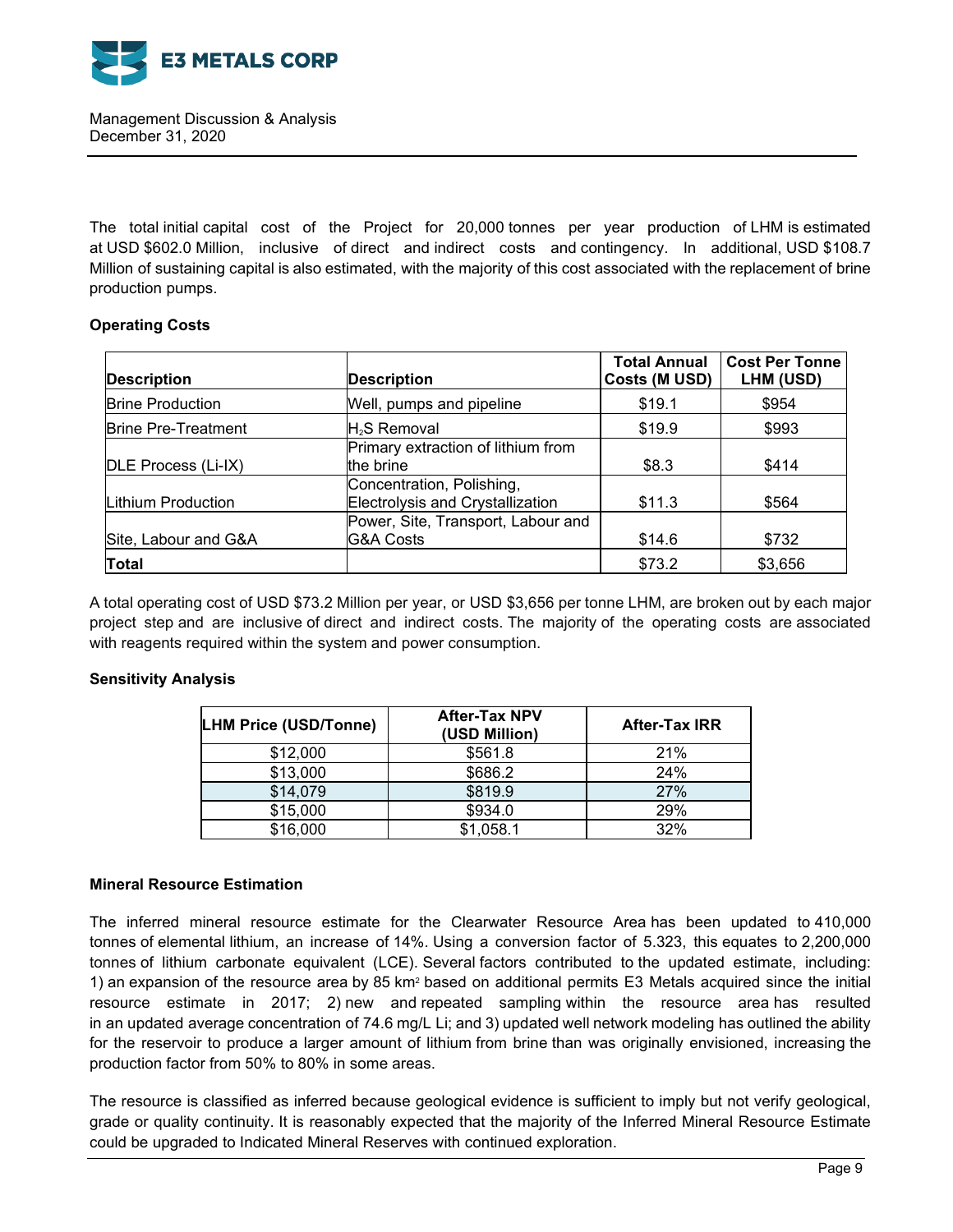

## **Lithium Pricing and Production**

A detailed future pricing study for lithium chemicals was not completed for this PEA. The average price used for future sales of battery-quality lithium monohydrate hydroxide was developed by reviewing pricing data generated from reliable sources as reported in publicly disclosed data collected from peer companies. The future average selling price of USD \$14,079/tonne lithium hydroxide is consistent with that used for publicly released economic assessments of other lithium projects in the previous 4 months. Future selling prices ranging between USD \$12,910/tonne to USD \$17,238/tonne were modelled as part of a sensitivity analysis exercise.

The total production of 20,000 tonnes/year lithium hydroxide is based on recovery of lithium from the enriched brines of the Leduc Aquifer in Alberta. It does not take into account the ability for E3 Metals to increase production of brine and subsequent expansion of production facilities to increase total lithium production. Nor does it contemplate the possibility of including brine streams from oil and gas operators in the area (i.e. oilfield produced water), which could potentially be added to the feed brine stream at a small incremental cost to the company.

# **Development of Lithium Extraction Technology**

With a large potential source of lithium secured in 2017, management's focus into 2018 shifted to further developing the DLE technological process required for the primary extraction of lithium from the Alberta brines. E3 Metals' process of delivering high grade lithium hydroxide or carbonate to the market is being developed as three major steps. The first step involves pumping the brine to surface using new or existing infrastructure, or a combination of both. This process is well understood in Alberta through oil and gas production which has demonstrated that large volumes of brine can be cycled to surface and back into the reservoir. The use of existing infrastructure has the potential to reduce the Company's development costs. The second step uses E3 Metals' proprietary DLE technology employing ion-exchange to extract lithium. The process both concentrates the brine and removes the majority of the impurities in one step (see E3 Metals news releases on May 29, 2018, December 4, 2018, March 4, 2019), producing E3's proprietary Li-IX solution. This technology development is the key link between the existing brine production and industry standard lithium production processes. The third step is the production of a high purity lithium salt and involves refining E3's Li-IX solution by further removing the last of the impurities and producing a high-grade lithium product for direct sale into the battery market. The Company believes that piloting its DLE technology is the key next development step to scaling the technology and project overall towards commercial operations.

# **Livent Transaction**

In September of 2019, E3 Metals signed a Joint Development Agreement with Livent Corporation. As a result of the agreement, a jointly controlled company was incorporated: 2216747 Alberta Ltd. ("Devco). The focus of this agreement was for Livent to assist in developing E3's proprietary DLE technology by deploying their significant lithium production expertise. On January 25, 2021 Livent withdrew from the joint development agreement citing capital allocation constraints. Please see subsequent events below for more information.

# **Other Technology Developments and Grant Funding**

E3 Metals completed a series of grant-funded projects through 2018 through to early 2020. The majority of the funding provided was directed to the advancement the Company's proprietary DLE technology.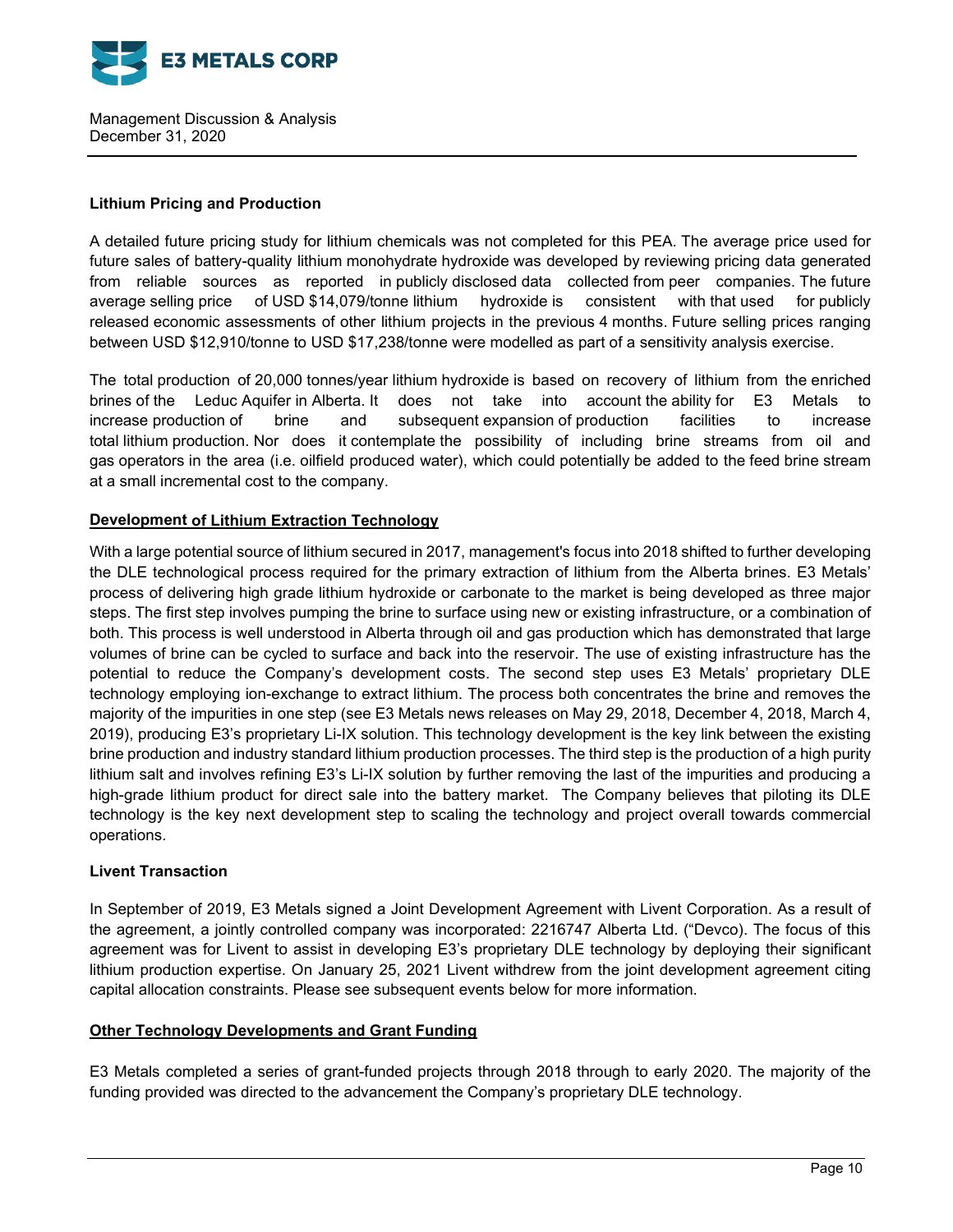

In August 2019, E3 was awarded a Technology Development Project under GreenCentre Canada's RISE (Raising Innovative and Sustainable Enterprises) program, which involved a 6-month project at no cost to the company to advance E3's DLE technology. The project completed early in 2020.

In 2020, the Company received \$111,700 from the Federal government's Industrial Assistance Program through the National Research Council - IRAP for "COVID-19" salary support. No additional COVID-related subsidies are expected to be received.

### **Alberta Lithium Project Costs**

The following table summarizes the Company's exploration and evaluation asset expenditures in the permit areas to December 31, 2020:

| <b>Acquisition Costs:</b>        |                 |
|----------------------------------|-----------------|
| Balance December 31, 2019        | \$<br>1,652,759 |
| <b>Balance December 31, 2020</b> | \$<br>1,652,759 |
|                                  |                 |
| <b>Exploration Costs:</b>        |                 |
| Balance, December 31, 2019       | \$<br>1,068,719 |
| <b>Engineering Consultants</b>   | 36.250          |
| <b>Geological Consultants</b>    | 3.233           |
| Amortization of Licenses         | 21,871          |
| Capitalized expenses             | 73,756          |
| Balance, December 31, 2020       | \$<br>1,203,829 |
| Total, December 31, 2019         | \$<br>2,721,478 |
| Total, December 31, 2020         | \$<br>2,876,588 |

### **Intangible Assets – Intellectual Property**

In 2020, E3 spent \$649,742 on the continuing development of the Intellectual Property; \$nil was spent directly by E3; and the Company included its 50% share of the amount spent by Devco - \$649,742.

|                                                             | December 31,<br>2020 | December 31.<br>2019 |
|-------------------------------------------------------------|----------------------|----------------------|
| Opening balance                                             | 236,945<br>\$        | \$                   |
| Consultants                                                 | ۰                    | 286,530              |
| Water analysis                                              | ٠                    | 20,084               |
| Other expenditures                                          | ٠                    | 7,115                |
| E3's share of IP development expenditures incurred by Devco | 649,742              | 88,537               |
|                                                             | 886,687              | 402,266              |
| Grants received                                             |                      | (165,321)            |
| Balance, end of period                                      | \$886,687            | \$236,945            |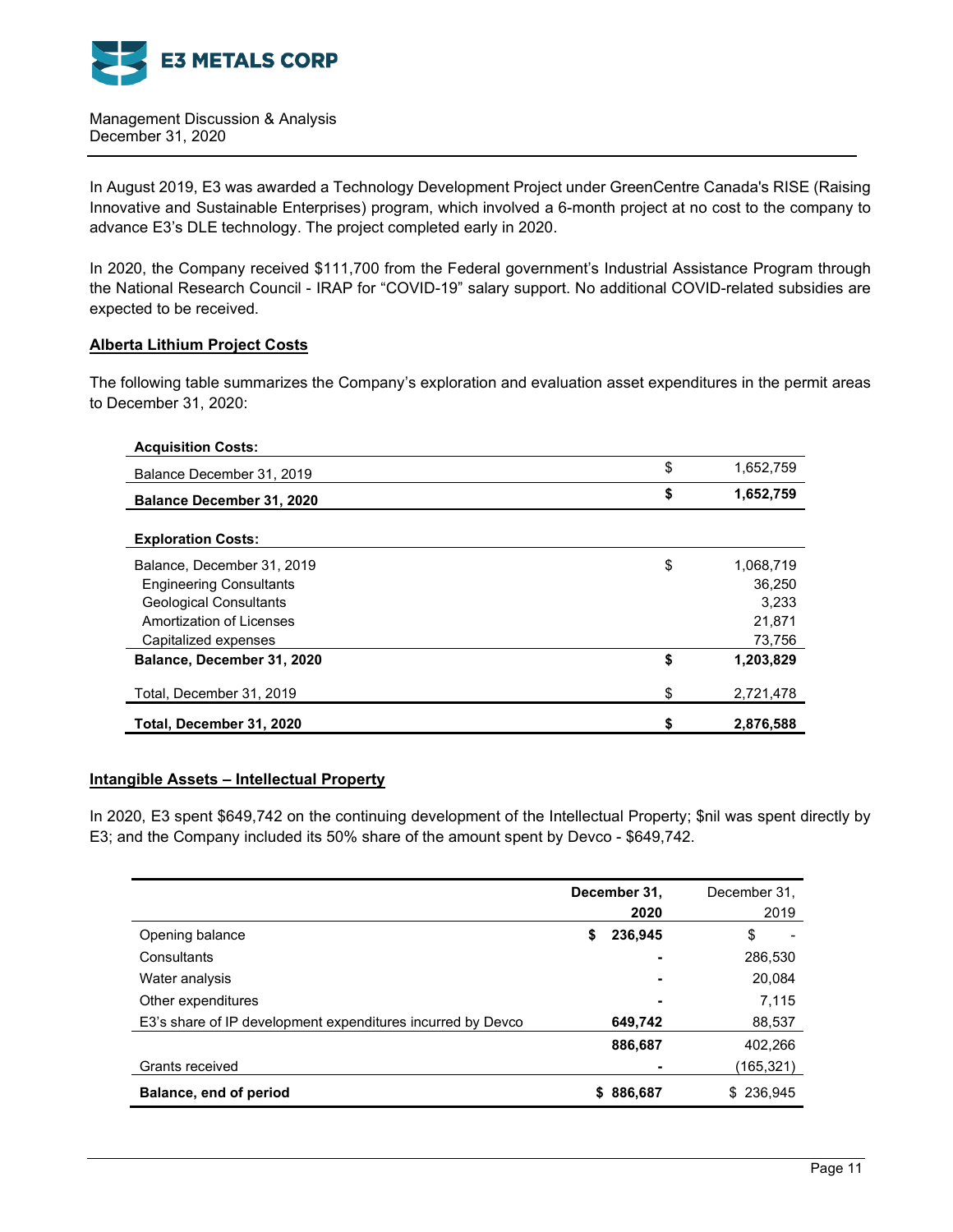

### **Impairment Analysis**

The Company does not consider its exploration and evaluation assets or intangible assets to be impaired as a result of the COVID pandemic. The Company's ability to realize on the value of these assets is dependent on the successful completion of an economically feasible pilot plant, followed by the construction of commercial lithium production facilities. Based on the current development status of its proprietary direct lithium extraction technology, the Company does not believe that these assets are impaired. Further, the Company's research indicates that the demand for and commodity price of battery-grade lithium has not been negatively impacted by COVID pandemic.

The Company anticipates that a pilot plant will be constructed by Devco in 2021.

### **Selected Financial Information**

| December 31                              | 2020           | 2019            | 2018          |
|------------------------------------------|----------------|-----------------|---------------|
| Net loss                                 | \$ (2,095,087) | \$ (2,371,778)  | \$(1,379,487) |
| Loss per share                           | (0.07)         | (0.10)<br>S     | (0.07)<br>\$  |
| Total assets                             | \$10,640,746   | 4.479.447<br>S. | 2,911,363     |
| Total long term liabilities              | 150,000        | Nil<br>\$       | Nil<br>\$     |
| Cash dividends declared per common share | Nil            | Nil<br>S        | Nil<br>\$     |

### **Analysis of the Company's financial performance and conditions**

During the year ended December 31, 2020, the Company reported a net loss of \$2,095,087 or \$0.07 per share compared to \$2,371,778 or \$0.10 per share in the same 2019 period, a decrease in loss of \$276,691. The Company is in the pre-revenue stage of its business plan and, as such, incurs expenses required to continue its technology development, meet its public reporting obligations and undertake marketing and business development activities. Beginning in May 2020, the Company took steps to significantly reduce its expenses to ensure it could sustain operations into 2021 should it not be able to raise additional capital during the COVID pandemic. Expenses were also reduced as a result of \$111,700 in COVID subsidy funding received from the Federal government's Industrial Assistance Program.

Significant changes in operating expenses during the year ended December 31, 2020 included:

- wages and benefits decreased to \$357,154 in 2020 (2019 \$480,804) as a result of amounts billed to Devco in 2020 and the aforementioned efforts to reduce expenses beginning in May 2020;
- business development and marketing expenses increased to \$786,487 (2019 \$296,758) as the Company continues its efforts to raise awareness of the Company to Canadian and US institutional investors;
- share-based compensation increased to \$374,562 in 2020 (2019 \$283,792) due to the issuance of more share based incentives to employees, officers, directors and consultants;
- general and administrative expenses decreased modestly to \$140,790 in 2020 (2019 \$162,809) as the Company continued its efforts to conserve cash by reducing its costs to operate;
- professional fees were \$120,752 in 2020 (2019 \$356,713). In Q2 2020, the Company took steps to cancel the majority of professional contracts to conserve liquidity;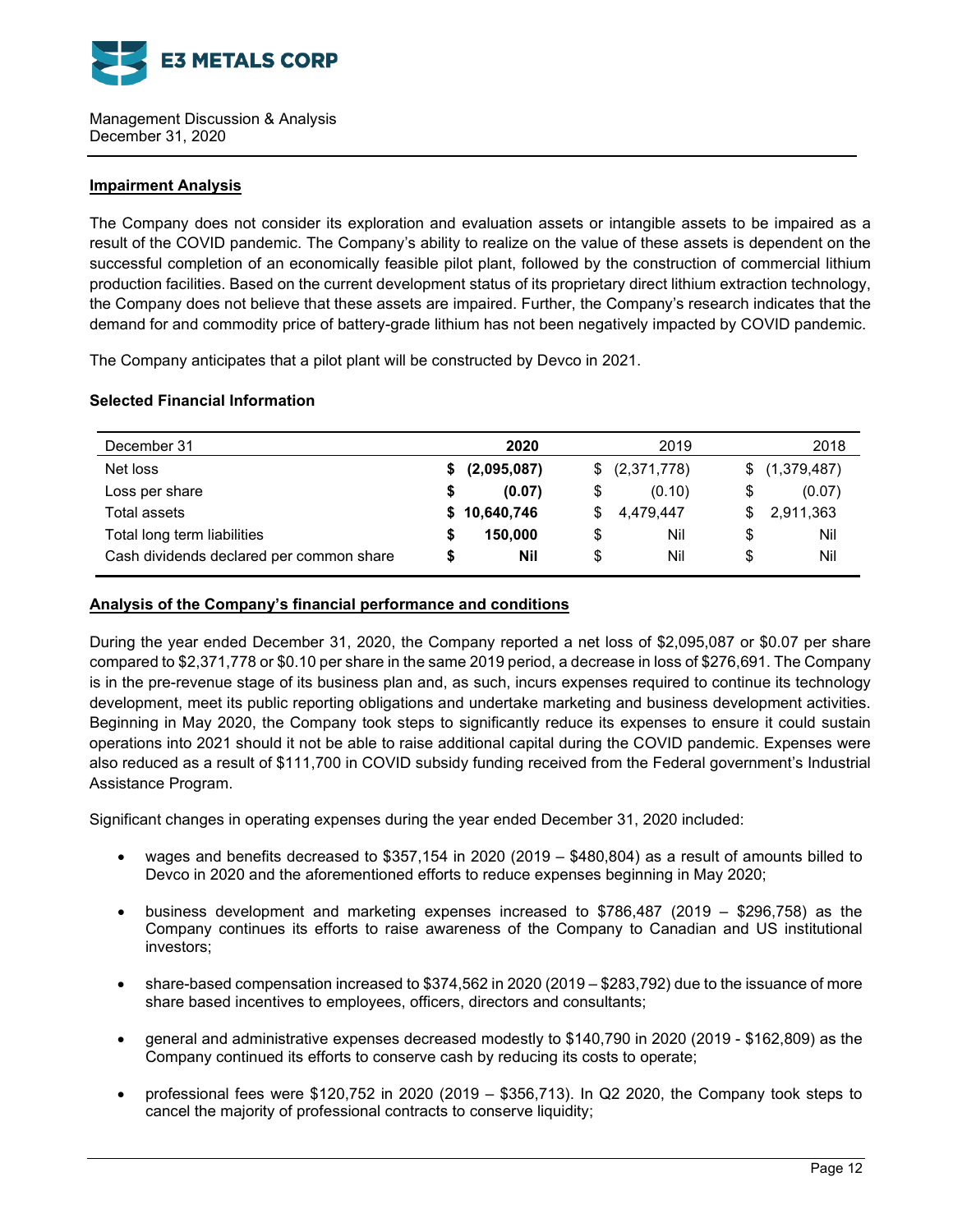

### **Summary of Quarterly Results**

The following is a summary of certain financial information concerning the Company for each of the last eight reported quarters:

| <b>Quarter ended</b> | <b>Net loss</b>  | Loss per share |
|----------------------|------------------|----------------|
| December 31, 2020    | \$<br>(951, 293) | (0.04)         |
| September 30, 2020   | (369, 791)       | (0.01)         |
| June 30, 2020        | (380,793)        | (0.01)         |
| March 31, 2020       | (393,210)        | (0.01)         |
| December 31, 2019    | (520,408)        | (0.02)         |
| September 30, 2019   | (760, 561)       | (0.04)         |
| September 30, 2019   | (677, 315)       | (0.03)         |
| September 30, 2019   | (413,494)        | (0.02)         |

### **Liquidity and Capital Resources**

The Company reported a working capital of \$6,463,158 at December 31, 2020 (December 31, 2019 - \$1,041,557), representing an increase in working capital of \$5,421,601.

As at December 31, 2020, the Company had net cash on hand of \$6,717,922 (\$250,545 restricted) compared to cash on hand of \$1,222,572 (\$945,108 restricted) at December 31, 2019.

During the year ended December 31, 2020, the Company:

- used  $$1,594,003$  (2019  $$1,932,927$ ) in operating activities;
- used \$807,681 (2019 \$448,475) in investing activities including \$155,110 for exploration expenditures and \$649,742 in for intangible assets; and
- generated \$7,897,034 (2019 \$3,256,185) from its financing activities. The funds were received from three private placements completed in 2020 as well as the exercise of 1,906,230 stock options and warrants. It also includes the receipt of a \$150,000 note payable from the Government of Canada.

As the Company does not currently generate revenues, in order for the Company to continue operations beyond 2022, it will require additional equity funding.

### **Risks and Uncertainties**

The Company has not had a history of operations or earnings and the overall success of the Company will be affected by its current or future business activities.

The Company is exposed in varying degrees to a variety of financial instrument related risks, including liquidity risk and market risks with respect to its ability to raise capital through equity markets under acceptable terms and conditions. Management monitors its activities and various factors that could impact the risks in order to manage risks and make timely decisions.

*Credit risk*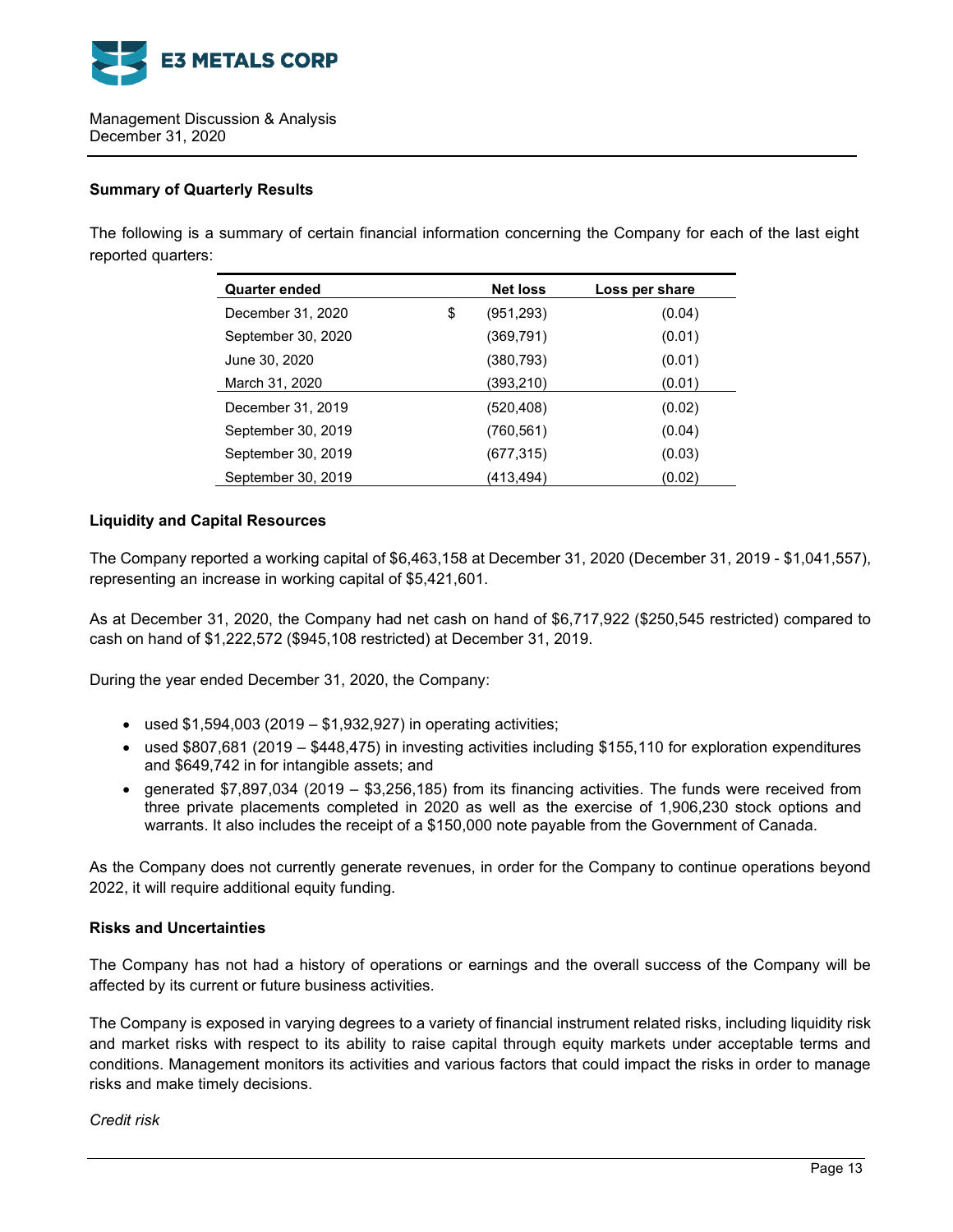

Credit risk is the risk that one party to a financial instrument will fail to discharge an obligation and cause the other party to incur a financial loss. The Company is exposed to credit risk with respect to its cash and receivables. The Company minimizes its exposure to credit risk by placing its cash with Canadian Schedule 1 Chartered banks. While there is concentration of risk by holding all funds with these institutions, management assesses credit risk of cash as low due to the high credit quality rating the institutions have with the rating agencies. Devco's cash is deposited with a separate Canadian Schedule 1 Chartered Bank than those utilized by the Company.

The Company's secondary exposure to credit risk is on its receivable balance. This risk is minimal as receivables consist of refundable government sales taxes of \$52,929 (December 31, 2019 - \$34,087).

### *Currency risk*

The Company's current direct operations are not exposed to significant foreign currency risk. A portion of Devco's cash is held in \$US, so the Company is exposed to \$CDN/\$US foreign currency risk on 50% of Devco's \$US cash. Devco does not have any foreign exchange hedging facilities in place.

### *Interest rate risk*

Interest rate risk is the risk that the fair value or future cash flows of a financial instrument will fluctuate because of changes in the market interest rates. The fair value of the Company's financial instruments is relatively unaffected by changes in interest rates. The Company is exposed to interest rate risk on its bank deposit, which earns interest at a variable rate. Based on the cash balance at December 31, 2020, the effect of a 10% fluctuation in interest rates would not be material.

### *Liquidity risk*

Liquidity risk is the risk that the Company will not be able to meet its financial obligations as they fall due. The Company's objective in managing liquidity risk is to maintain sufficient readily available reserves in order to meet its liquidity requirements at any point in time. The Company tries to achieve this by maintaining sufficient cash to cover current liabilities as they mature.

As at December 31, 2020, the Company had a working capital of \$6,463,158 (December 31, 2019 - \$1,041,557). At December 31, 2020, the Company had an unrestricted cash balance of \$6,467,377, which is sufficient to pay its current cash liabilities of \$394,183. The Company is adequately funded to continue operations through 2020 and into 2021.

Funding risk is the risk that market conditions will impact the Company's ability to raise capital through equity markets under acceptable terms and conditions. While the Company has been successful in raising capital in the past, there is no guarantee it will be able to do so in the future.

# **Off-Balance Sheet Arrangements**

The Company does not utilize off-balance sheet arrangements.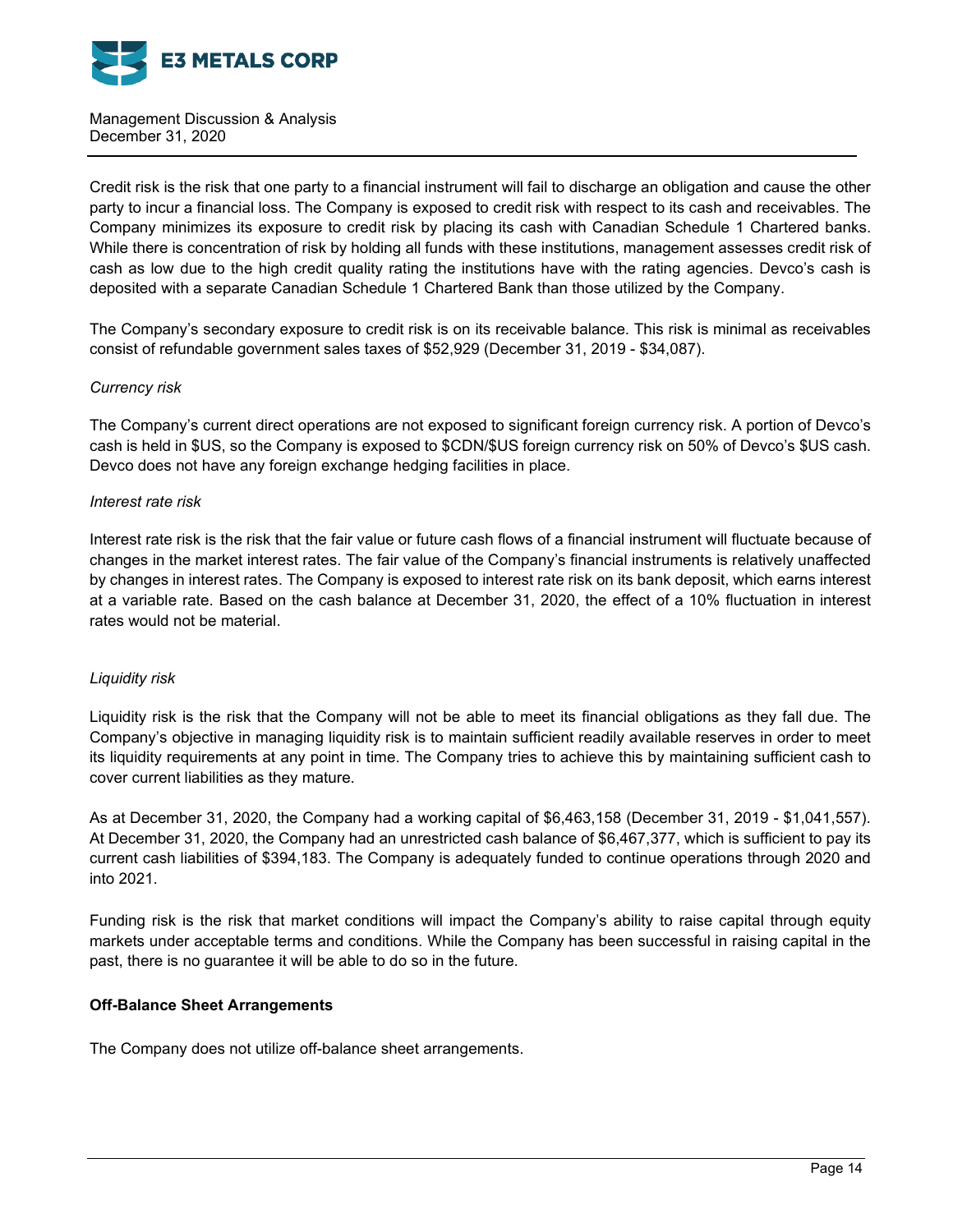

## **Transactions with Related Parties**

Key management personnel are persons responsible for planning, directing and controlling activities of an entity, and include executive and non-executive directors and officers. During the years ended December 31, 2020 and 2019, the remuneration of the key management personnel were as follows:

| Year ended December 31,             |   | 2020    |   | 2019    |
|-------------------------------------|---|---------|---|---------|
| Management salaries and benefits(i) |   | 262,764 |   | 233,933 |
| Consulting fees (ii)                |   | 116,955 |   | 63,000  |
| Share-based compensation            |   | 284,415 |   | 44,395  |
| Total                               | S | 664.134 | S | 341,328 |

- (i) On May 30, 2017, the Company entered into employment agreements with the CEO and the VP of Project Development of the Company that ratify annual compensation of \$145,000 plus benefits for each individual. Due to COVID-19 in 2020 there was a temporary reduction in salary and benefits. During the year ended December 31, 2020, the Company paid gross management salaries of \$262,764 (2019 - \$233,933) pursuant to these agreements.
- (ii) On May 10, 2019, the Company entered into an agreement with The CFO Centre Limited to provide parttime CFO services and other consulting services on a contract basis. For the period ended December 31, 2020, the Company paid \$116,955 (2019 - \$63,000) in fees to the CFO Centre. In addition, a member of The CFO Centre management team was granted 60,000 stock options during the second quarter of 2020 at a price of \$0.40 and expire on October 21, 2022.

### **Subsequent Events**

On January 25th, 2021 Livent withdrew from the joint operation with E3 Metals. Per the original executed agreement: upon Livent withdrawal, E3 had the right to purchase any hard assets in Devco from Devco for 50% of the assessed liquidation value and for all Intellectual Property and Developments to be transferred by Devco to E3 for USD \$1.00. This amounted to E3 paying \$4,960 to Livent for their share of the hard assets of Devco upon withdrawal date.

On February 8, 2021, E3 Metals closed an oversubscribed "bought deal" financing for gross proceeds of \$8,050,060 through the issuance of 6,793,300 units. Each unit consisted of one common share as well as a common share purchase warrant where each warrant shall be exercisable to acquire one common share at a price of \$1.65 for a period of 24 months. The capital raised is to support the development of E3 Metals proposed pilot plant project and for general corporate purposes.

On March 9, 2021, E3 Metals repaid in full all outstanding amounts owed to the Western Economic Diversification Canada for \$150,000.

On April 8, 2021, E3 Metals receipt of a government grant totaling \$1,800,000 from Alberta Innovates in support of E3 Metals' direct lithium extraction technology. The grant will be used for pilot plant development and continued technology development.